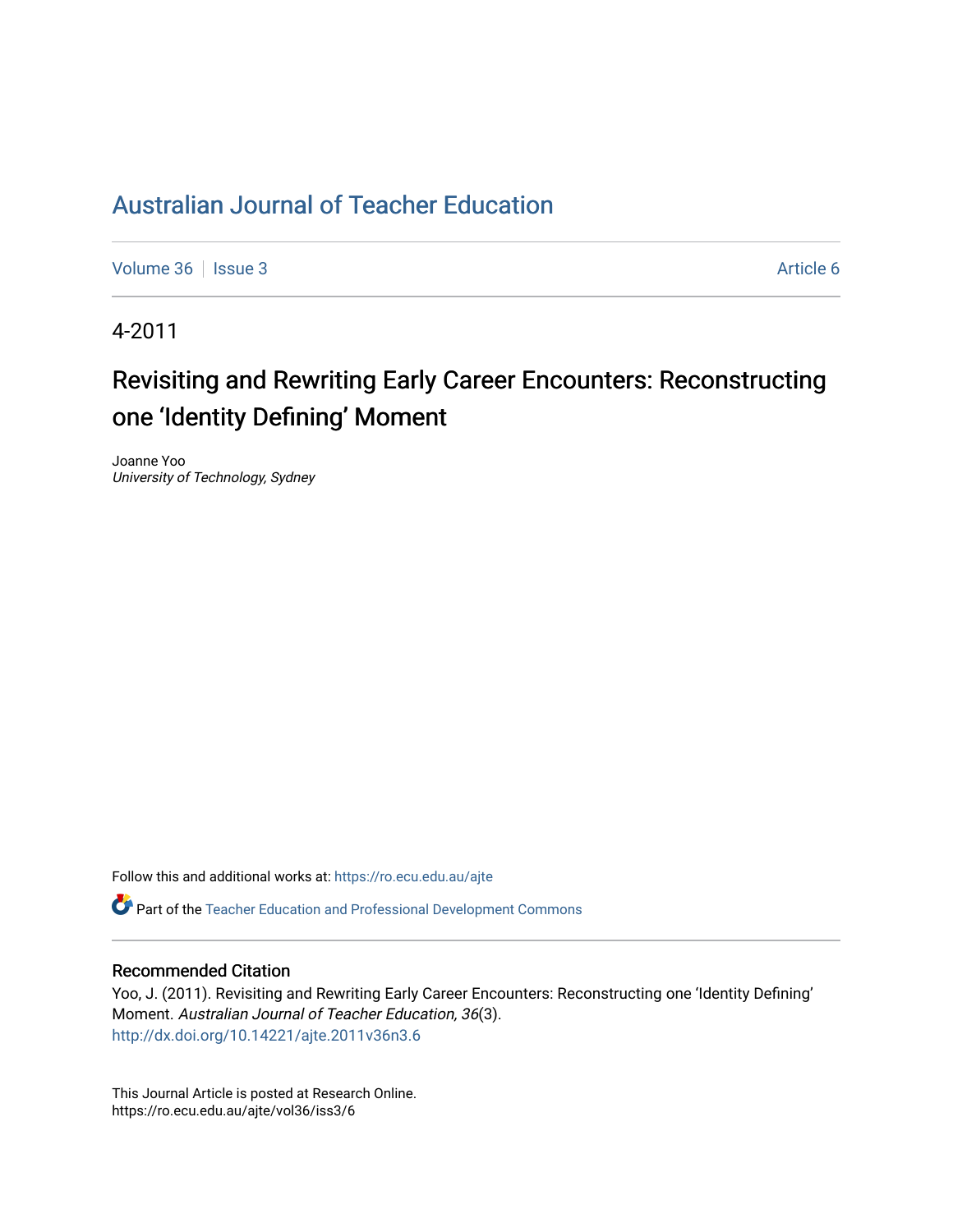# **Revisiting and Rewriting Early Career Encounters: Reconstructing one 'Identity Defining' Moment**

Joanne Yoo University of Technology Sydney

*Abstract: There has been much research conducted into the effects of early career experiences on future practice. The research indicates that early career academics are particularly susceptible to burnout, as they are still developing their professional knowledge base, and are therefore more reliant on their theoretical knowledge or idealism to interpret practice. They may also be more self-critical and may begin identifying with their negative self-perceptions. The current article describes the importance of re-storying the negative perceptions of one's early career practices; it asserts how hidden stories can encourage beliefs of incompetency that continue to disempower teacher practice. To illustrate, it introduces a narrative of an experienced practitioner, who re-stories a particularly negative early career encounter to construct a more positive self-identity. This narrative seeks to demonstrate how teachers can become vibrant and self-empowered professionals by mentoring the vulnerable selfhoods that exist within their negative tellings.*

#### **The Teaching Profession and its Current Dilemmas**

Teaching is the largest of all graduate professions in Australia, with over 270,000 teachers were recorded in 2006 (ABS, 2007). In other words, there were 60% more teachers than nurses and 50% more teachers than accountants, which were the 2 next largest professions (ABS, 2007). But despite its high numbers, significant portions decide to leave each year due to reasons such as burnout. Research has shown that teachers are overwhelmed by a range of increasing demands, stemming from new government policies to advancing technological changes (Ramsey, 2000). These changes require teachers to master expanding fields of knowledge and navigate new types of teaching responsibilities and roles (Schichte, Yssel & Merbler, 2005). Overwhelmed by these demands, many teachers are increasingly questioning their suitability to the teaching role.

This is especially the case for newly initiated practitioners, who need to overcome the isolation of their role, their heavy workload, as well as the disparities between their expectations and the realities of their work environment (Tait, 2008). Though having just entered the profession, they are also given the same level of work and may even be allotted to the more difficult classes, students and work schedules (Tait, 2008; Ewing & Manuel, 2005). Unfortunately, efforts to master these schedules, to discipline unruly students and to create interesting activities for instruction leave them with little time to reflect and learn from their practice. Early career may also be required to teach in subjects, for which they have had little formal preparation (Bobeck, 2002). This lack of training is believed to lead to a compromise in the teaching standard, which in turn decreases their level of self-confidence (Bobeck,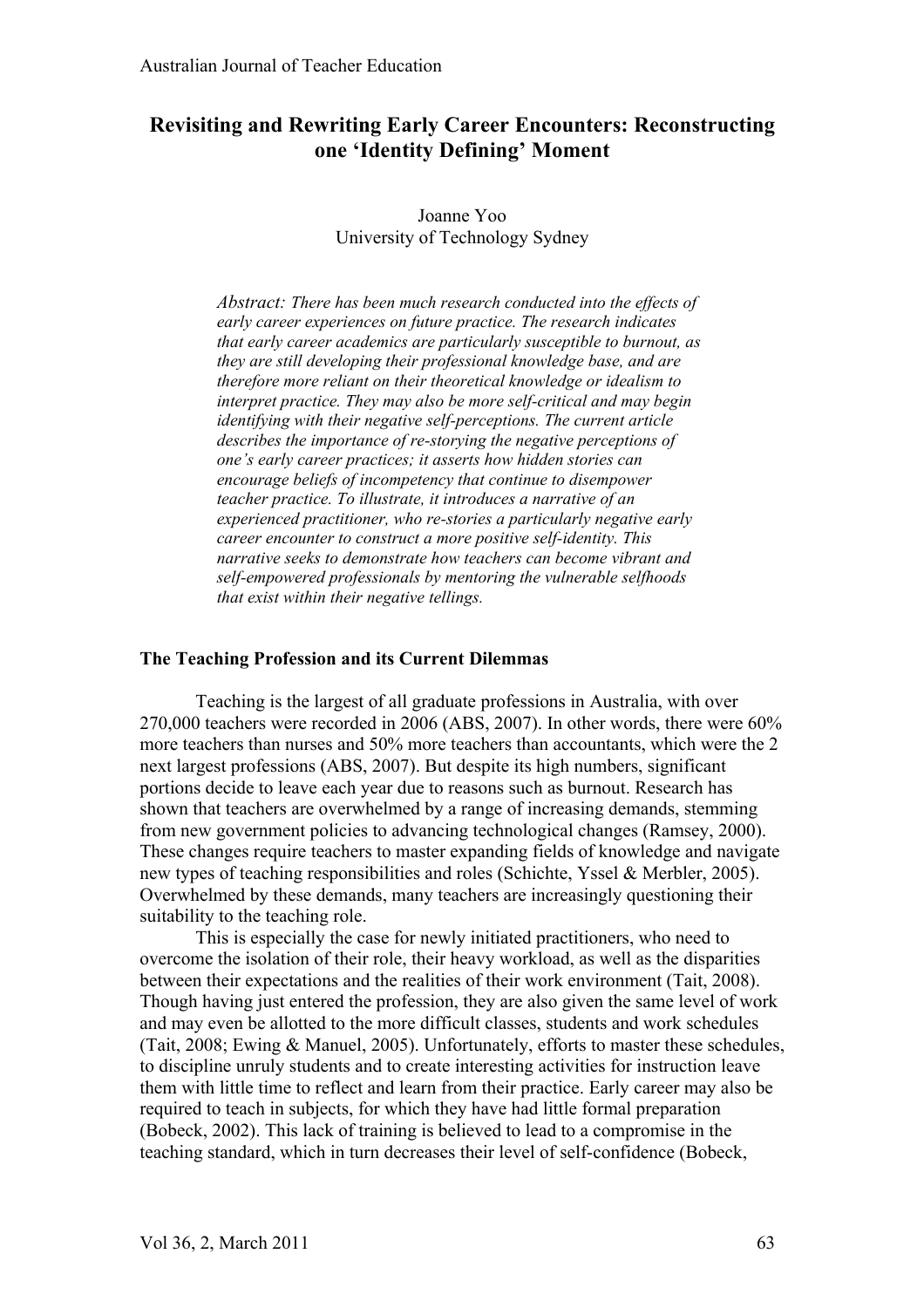2002). Feeling overwrought and inadequate, teachers may ultimately decide to leave the profession (Schichte, Yssel & Merbler, 2005).

The exit of qualified and talented teachers has undoubtedly left teaching in Australia to an uncertain future, with significant shortages being predicted for 2014 (ABS, 2007). This number is expected to increase as many existing teachers will reach retirement age in the next 5 years (ABS, 2007). As a response, several studies have been conducted to investigate the nature of teacher attrition. These studies have found that most teachers exit the profession within the first five years of entering. Studies in Australia have shown that 20 to 50% of beginner teachers leave the profession in the first 3 to 5 years (Ramsey, 2000). Whilst in the US, a third of all teachers leave the profession in the first 3 years and almost half do so within 5 years (Boser, 2000). This initiates a vicious cycle of early career practitioner attrition, as new teachers are entering an environment that lacks experienced mentors. Early career teachers may therefore opt to quit teaching due to difficulties of struggling without the hope of support.

Unfortunately, there have been little attempts made to understand the patterns of increasing dissatisfaction and stress felt by early practitioners. Even the preventative measures, such as the mandatory supervision of all early career teachers in NSW state schools, have been poorly implemented (Ewing & Manuel, 2005). A study conducted by Ewing and Smith (2003) has shown that 78 out of 98 respondents (75%) reported that they lacked a mentor, whilst almost half replied that they had not received a supervisor. This meant that about half of the participating early career teachers received no assistance, regardless of the government mandate.

# **Restorying our Early Career Encounters as Possible Intervention**

There are many different strategies used by early career practitioners to cope with or adjust to their new profession. Unfortunately, some of these strategies may lead to greater stress overall, as the root cause of their problem is ignored. Teachers who show effective coping strategies, however, are able to take on a more positive and realistic approach to their abilities and surroundings (Bandura, 1997). Such positive cognitions can lead to greater self-efficacy and feelings of control, which ultimately generates a greater sense of achievement and wellbeing (Bandura, 1997). Cultivating an early career teacher's capacity for self-efficacy and resilience has subsequently been regarded as a key to facilitating professional growth.

Teachers have often written narratives of their practical experience to develop self-efficacy. The literature on teacher practice illustrates how telling and re-telling stories is a natural way for teachers convey their idiosyncratic and craft-based knowledge to others (Clandinin & Connelley, 2002). Early career academics similarly undertake reflective and narrative writing to cultivate a deeper understanding of both their past and current circumstances (Noddings, 1996). These insights are later used to inform future practice, as teachers revisit past experiences with their newly acquired expertise to form a more balanced perspective. Stories of written experience additionally act as a record that show teachers how their knowledge base has been formed, which allows them to reconstruct a more holistic and positive understanding of their teaching practice (Polkinghorne, 1988).

Stories of early career experiences are also significant because of their emotional imprinting (Zemblyas, 2003). For example, certain encounters are believed to be more influential as they evoke a strong emotional response, whether it be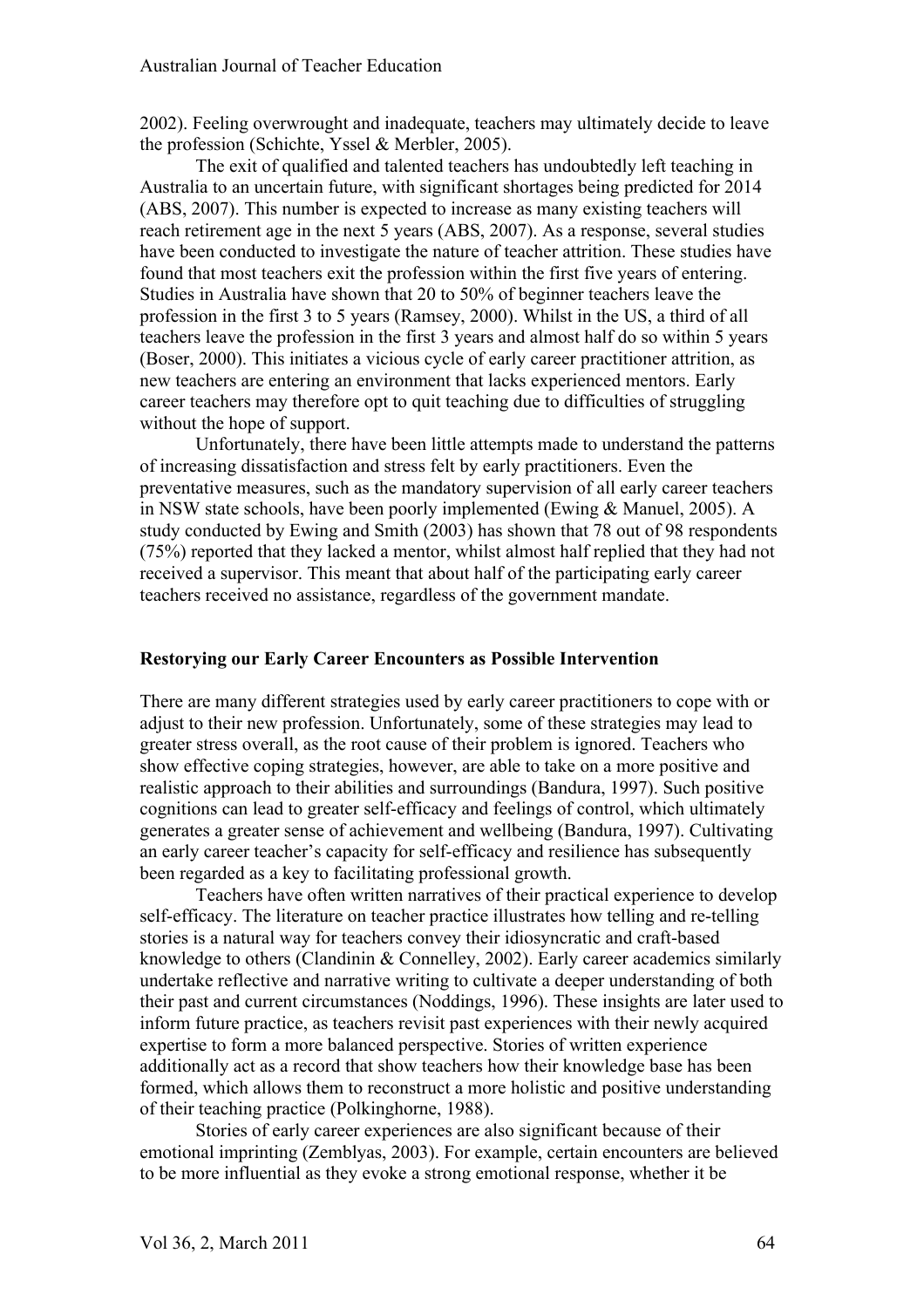feelings of joy, hope, fear, remorse or sadness. These experiences consequently form the distinctive memories used to define ourselves, as they continue to resurface through similar circumstances (Zemblyas, 2003). Indeed, early career academics are believed to be more emotionally receptive due to their enthusiasm and heightened sensitivity. Ross (1994, p. 391) also confirms that a teacher's self-efficiency develops in their early years and "persist[s] into later years" once it is consolidated. Early career experiences therefore have a particularly a lasting effect on practice, as they form the core encounters constructing one's identity. If these experiences are interpreted positively, they can enhance a practitioner's level of self-efficacy and lead to creative and dynamic practice. Alternatively, a negative interpretation can limit our future endeavours, by lowering the standards set for our practice.

#### **The Current Story**

A similar spirit of curiosity, openness and earnestness led me to write stories about my teaching encounters as a TESOL lecturer in a South Korean University. Not only was it my first teaching job, but it also took me outside of Australia to my birth country. After two years of full-time work I undertook a narrative inquiry of my teaching experiences to explore my teaching practices. Such a desire to reflect and learn from early career encounters is discussed by Clandinin and Connelley (2002), who describe how our early career experiences form the foundations of our knowledge base. Although I was not yet aware of the impact of these vibrant and exciting early career encounters, I knew that I could improve on my practices by reflecting on them.

In addition to the newness of the teaching profession, my unique living and working situation intensified these early encounters. Changes in circumstances are a common experience for new academics, who may relocate to a different state, country or cultural setting because of their work (Musselin, 2004). My first teaching job also involved moving abroad to a university that was situated five hours south of the capital of Korea. It was separated from the nearest town by the ocean and rice fields, but despite its relative seclusion, there was a large population of foreign academics and students. I was a member of the language department, which employed twenty international lecturers. Together we had formed a tightly knit community in a shared housing block on campus. This lack of separation between my living and working environment, the cultural differences, and my isolation from the nearest town, added to the colourfulness of my experiences.

Here I experienced one particularly memorable encounter whilst teaching an advanced academic writing class for both native English speakers and Korean nationals. This subject involved a series of assessment tasks that culminated in a single research paper. It was a challenging task, considering it was my first time teaching let alone coordinating such a higher level research writing course. I subsequently wrote in my journal:

*This writing course was something that would have either made or broken my spirit. It was as challenging as it was joyful. And being extremely 'challenging,' I was able to learn a great deal. I found myself abandoning my comfort zones each day, enjoying the unexpected creativity of 'difficult' lessons miraculously evolving (July 2004).* 

Among my students was Hannah [a pseudonym], a Korean student who had spent her childhood in a boarding school in India. I had known her to be a very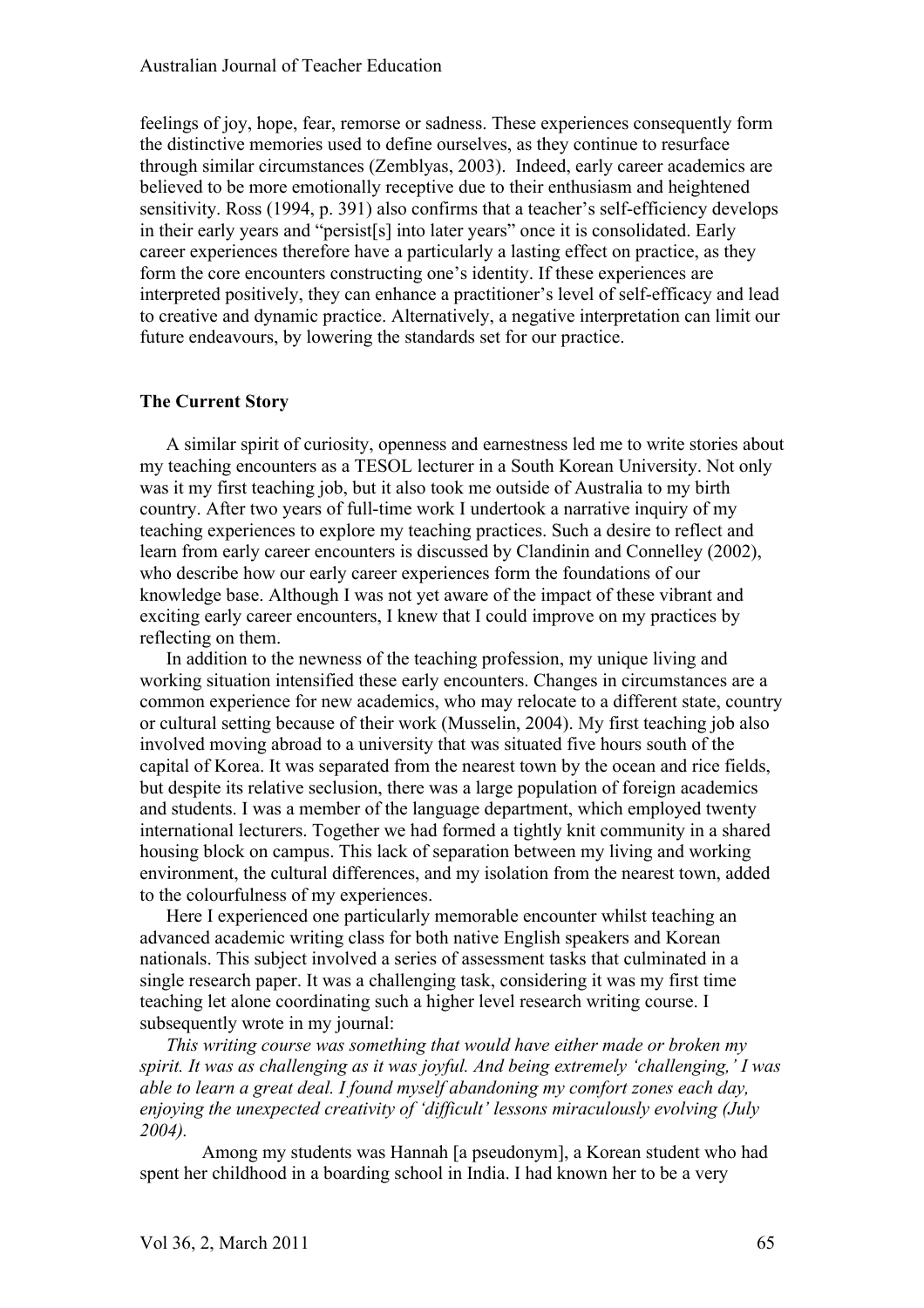#### Australian Journal of Teacher Education

sensitive and thoughtful student from a previous writing course. She had also started to show great promise in our current class. These thoughts were also recorded in my journal:

*Hannah entered my classroom for the second time in the spring semester of 2004, when I had just begun teaching higher-level composition classes. Once again I was struck by her sad but beautiful eyes. They displayed a sensitivity that I had previously encountered in her work (July 2004).*

This emotion-laden interpretation enabled my encounters to have a transformative effect, especially when Hannah began to struggle with her report. Hannah was experiencing both emotional and physical exhaustion due to weekly visits to a counsellor, where she sought to resolve conflict with her family members. She travelled for long hours each weekend, and had little time or energy to study. The current story describes our attempts to negotiate her studies through these difficulties; it also depicts the bewilderment and remorse I felt when Hannah dropped out of my class.

Hannah's decision to leave was a heavy blow to my ego, as until then I had believed that I was competent enough to help all my students to pass my course. Zemblyas and Chubbuck (2008, p.34)'s case study on the emotional experience of one novice teacher 'Sara' records a similar instance. Sara's interpretation of one particularly negative encounter with a student, as a failure to realise her vision for "socially just teaching," leaves her too self-absorbed to concentrate on her teaching. I had likewise transformed my encounters with Hannah into a narrative of selfinadequacy that continued to inhibit my practices.

To recreate my encounters with Hannah, I have included excerpts of the conversations recorded in my teaching journal. This narrative was re-storied throughout a three year period, to reveal a different outlook on the same encounter. I rewrote the first version, a simple story of Hannah's failure to complete my course, as it continued to evoke puzzling emotions of remorse. This account was rewritten until a deeper story surfaced, which shifted the focus from my failure as a teacher to my identity as the vulnerable story-teller. Excerpts of my narrative are included to shed light on the nature of my interactions with Hannah.

#### **Emotional Dissonance: How the Story of** *Hannah* **Begins**

Stories are believed to contain a wealth of emotion that reveals the hidden truths of lived experience (Zemblyas, 2003). For instance, teachers may choose to retell their stories when they experience emotional dissonance, in which an initial telling does not match up with their intuitive or subconscious understanding. They may also tell stories when the strength of their emotional response alerts them to other salient "truths" (Zemblyas, 2005). In the current study, the emotional dissonance I felt concerning my practice led me to re-tell my story of Hannah. This tension was mainly attributed to a mismatch between my expectations of a "good" teacher, and the level of care that I felt capable of sustaining in the classroom. As I later wrote:

*Perhaps I had retained memories of Hannah, as I believed I had judged her without enough consideration. Alternatively, maybe it was because my feelings were confused; for despite my regret, I also believed I had been fair. So perhaps, I could not let go of Hannah's face, as I had yet to determine whether my interactions with her had been entirely effective. Or maybe it was that I just needed to establish a clear*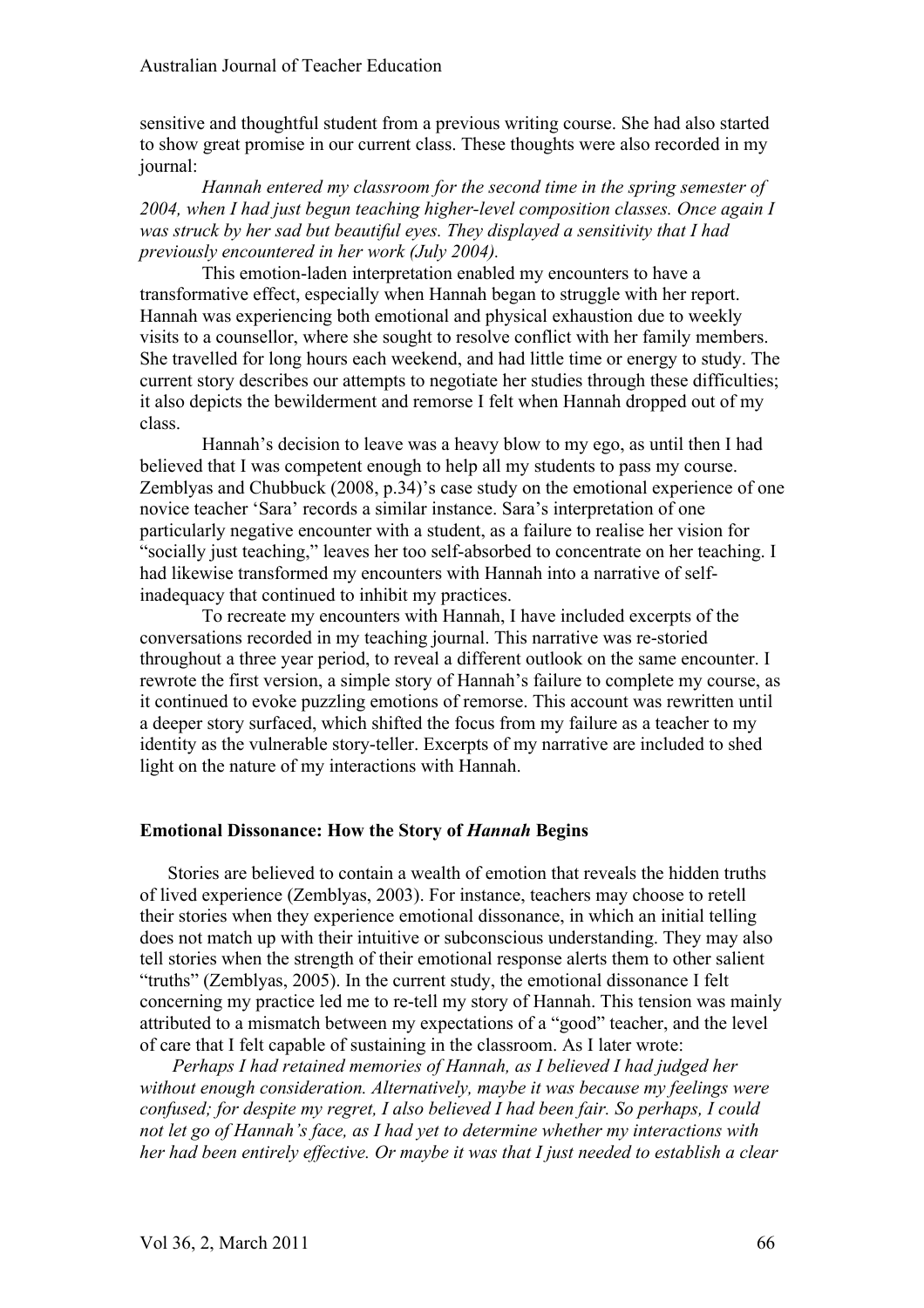*line to define where my responsibilities as a teacher ended and another person's began (August 2004).*

I therefore returned to this particular encounter, as I didn't consider myself to be entirely at fault:

*After this incident, I kept replaying this incident over in my mind. I knew that I could not be held entirely responsible for Hannah's response, but her final comment left me at a loss about what else I could have done. She had not accepted offers for one to one catch up sessions, and had received more than enough extra time for her assignments. I also wanted to be fair to the other students, who had already completed their work. Lastly, it was also possible that my good intentions had actually weakened Hannah's resolve. So finally I decided to withhold any further concessions, until she approached me first (August 2004).*

I felt that this was the decision that finally led Hannah to withdraw from my course. It marked the beginning of the second re-storying process, or the series of "should have" narratives that inspired further guilt and self-doubt.

Attempts to lay to rest the continuing sources of tension in one's teaching career is expressed by O'Loughlin (1990), a seasoned teacher education academic who revisits his account of a short summer course for in-service teachers. He describes the ambiguities that drew him to re-tell this encounter, in which his successful collaborative and innovative teaching techniques surprisingly fail to engage his students. O'Loughlin (1990) becomes frustrated when they resist the freedom he gives them to construct their own learning outcomes. He subsequently enforces his 'innovative' teaching techniques onto his students, making them into rigid and disempowering structures. The ensuing paradox leaves him questioning the methodologies, as well as the motives behind his actions.

This unsettling experience represents an opportunity for O'Loughlin to grow as a self-reflective practitioner, as his feelings of deficiency motivate him to question the fundamental tenets of his teaching practices, which were proven faulty through these experiences (Pinnegar, Lay, Bigham & Dulude, 2005). Self-doubt is, in fact, regarded as a natural part of the teaching profession, as in the earnest desire to help one's students learn, teachers may feel uncertain about the "best" choice of action (Palmer, 2003). They may subsequently question the motivations and effects of their actions, as well as ponder the possibility of more favourable results (Pinnegar et al, 2005). Reflecting on these sources of tension can subsequently lead to teacher growth, by surfacing on a more concrete level to spur on action (Golombek & Johnson, 2004, p.323).

#### **The Story of** *Hannah* **through an** *I-It* **Perspective**

*Hannah* was written in such an *I-It* period, as I had just entered the teaching profession and wanted to prove myself to be a competent teacher:

*It's my second year out teaching. I'm the youngest member of my faculty, but I have been given the highest composition class as someone saw something in me that I didn't think I had. I need to make sure that I don't disappoint. At the very least, I need to be able to hold my place among the others (July 2004).*

Being doubtful of my teaching abilities, I sought confirmation through more "measurable" outcomes of success. This, however, limited my perceptions to a onedimensional *I-It* framework. From this egotistical framework, I naturally simplified my encounters with Hannah into a story of personal failure. If Hannah had been a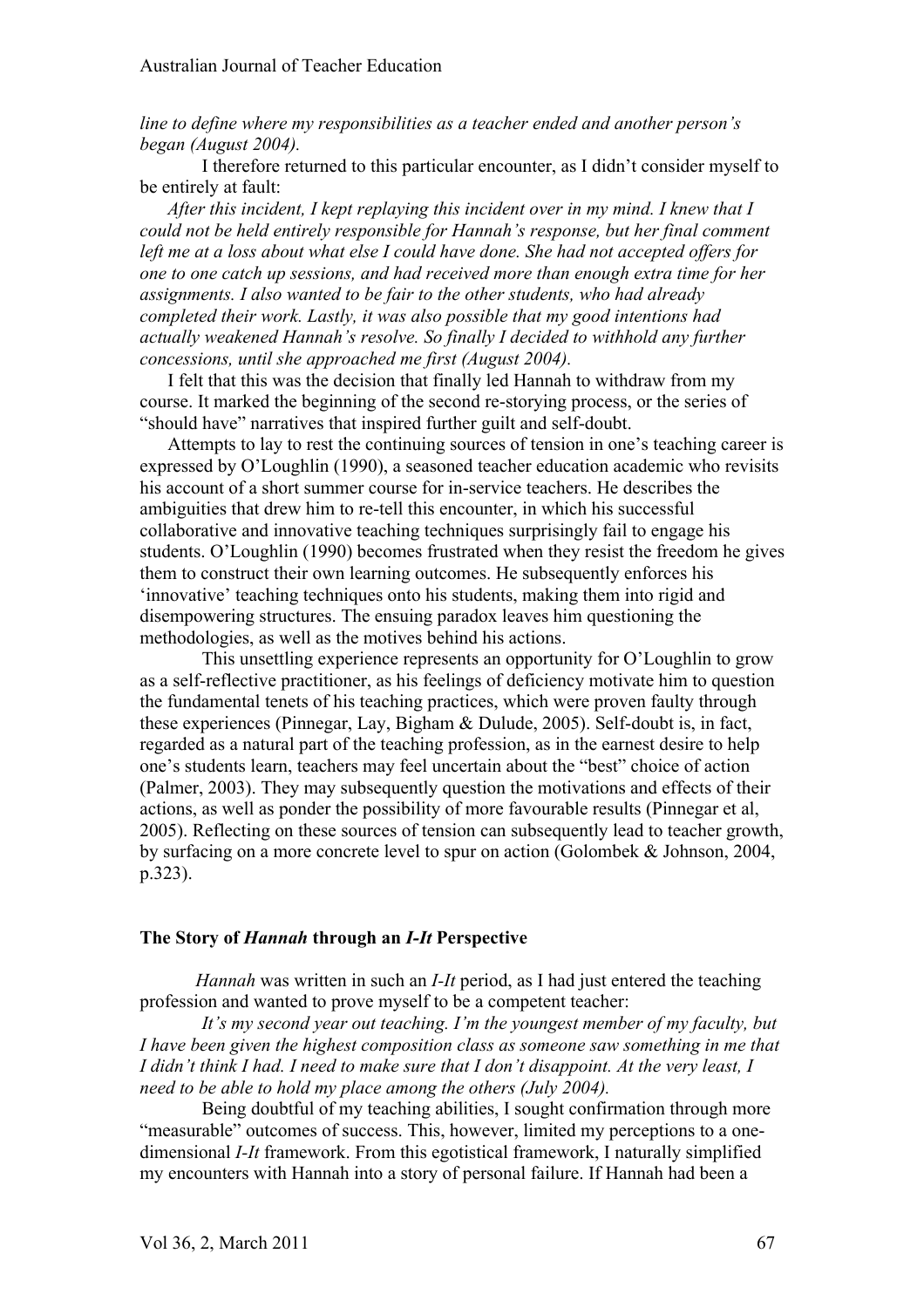below average student who had displayed little interest in her work, I may have reached a different conclusion. But she had shown a keen interest in her topic, as well as exhibited sensitivity in researching her ideas. From an *I-It* perspective, it seemed that Hannah could have easily passed the course with better guidance from myself:

*Hannah could not contain her enthusiasm as she described India, the topic that she had chosen for her paper. She slowly drew me into the awe that she felt about her beloved childhood home. . . . and continued to live out my expectations through the annotated bibliographies she submitted for class. Hannah had a natural sense of curiosity that drove her to examine the credibility of her readings (August 2004).* 

My focus was on myself rather than Hannah; this prevented me from seeing other related aspects outside my influence, such as the reality of Hannah's personal struggles, as well as her sensitivity. This was despite the fact that I had already experienced the latter in a previous class:

*In our last class Hannah had disclosed in a personal descriptive essay about how she had spent her childhood in India. She described it as being a relatively peaceful period in her life until her father decided to return to Korea. The loneliness she experienced in being left behind in India led to a failed suicide attempt during middle school. She had written about this event with a mixture of frankness and vulnerability (August 2004).*

Being overly critical of my practices, I would also oscillate between feelings of guilt, hope, concern, frustration, remorse and helplessness about whether I had done enough to help Hannah. The literature similarly states that such turbulent emotions are common to teaching, illustrating how "guilt, shame, anger, jealousy, frustration and fear" are as equally common as those of, "love, care, trust and support (Hargreaves, 2001, p. 1057)." It also relays how a unique combination of contrasting emotions may be experienced due to the complex human dynamics of a classroom:

*I remember feeling a mixture of guilt and concern, as I knew that my actions were inadequate considering the level of help she needed. My attempts to help her involved writing out a weekly schedule for her that included all her main assessment tasks (September 2004).* 

 My efforts seemed inadequate considering how far Hannah had fallen behind. It seemed that she lacked the skills needed to manage her own life:

*I also felt troubled at Hannah's inability to pull herself out of her present slump, as who knew what difficulties may lay in the future? (September 2004)*

This concern transformed just as quickly into frustration at Hannah's inability take up my offers of help. This sense of frustration provoked me to say a few regretful parting words:

*I'm really, really sorry, but I haven't been able to finish the paper today. I will get it to you as soon as I can. I just need more time.*

Her words were beginning to sound like excuses.

*Hannah, I have already given you a couple of extensions, and for the sake of being fair to the other students. You need to be responsible and pay the price for your actions.*

These words quickly escaped from my mouth and hung awkwardly between us. They were the last words that she spoke before she walked away.

*Haven't I paid for things enough already? (July 2004)*

Later on I could see how Hannah's reply was perhaps directed more at the issues within her own personal life, for all the anxiety, exhaustion and loss, some of which may have been uncovered in her counselling sessions. Reflecting on Hannah's sad eyes and her anxious nail bitten fingers, I could understand why she had asked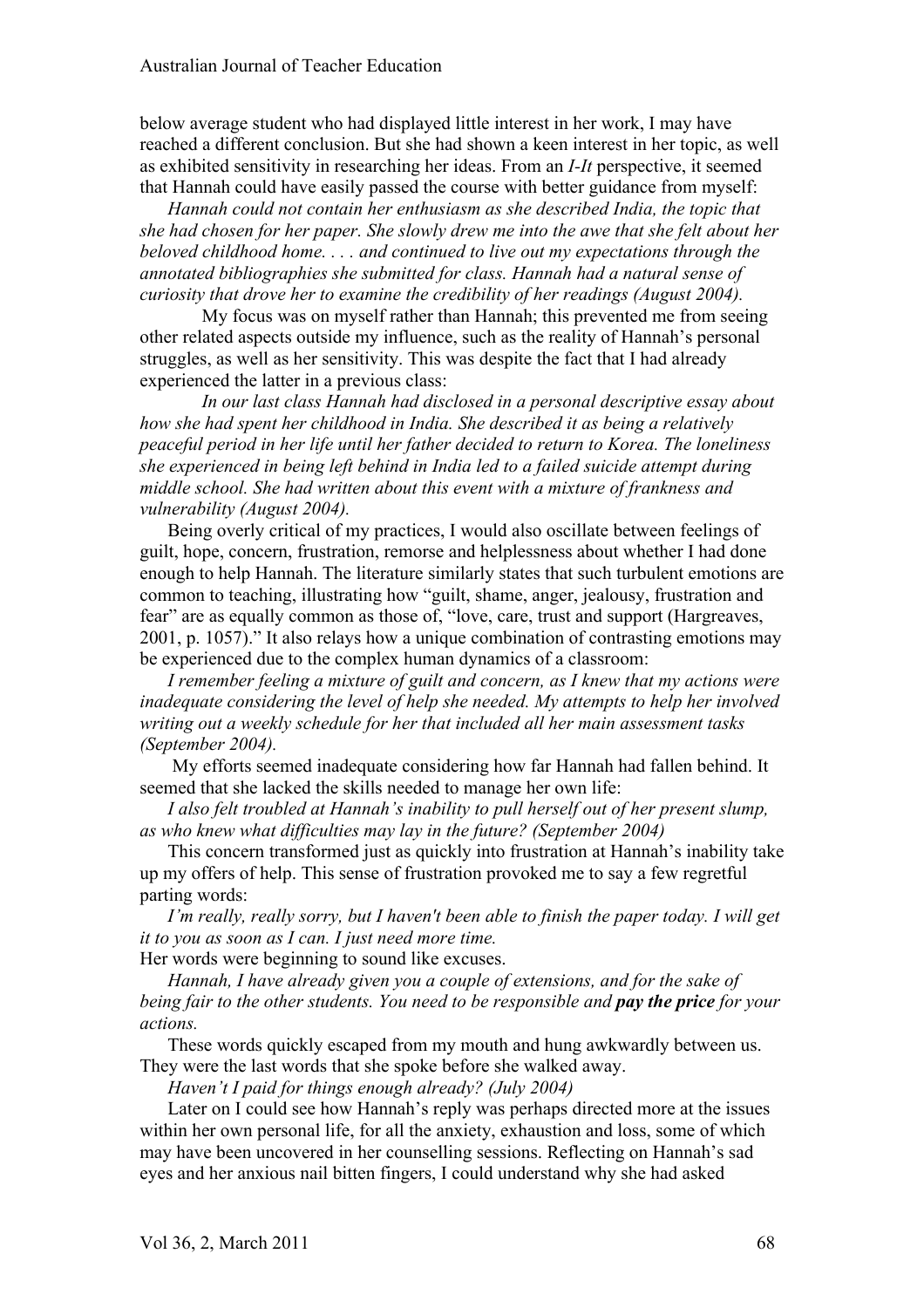whether she had not "suffered enough." Only a single question was then left remaining, which was, "could I have done things differently?"

Hannah's reaction was also not what I had expected. I had anticipated a stronger sense of remorse, and a greater determination to keep persevering. Her despair made me question whether she had magnified my comment until it encompassed her other difficulties. Attempts to redeem the situation were futile, and after a few closing lines concerning a revised deadline, she walked away to her next class. The newly revised date for her final paper passed by with no sign of her completed work; so despite the high grade she had received for all her earlier assignments, Hannah ultimately failed the course.

#### **Discussion of** *Hannah***: The** *I-It* **Perspective and the Model Teacher Myth**

My story about Hannah originated from intense feelings of remorse and regret. At the time, I relied heavily on my emotions to gauge the dynamics of the classroom, and indeed, the literature states that teaching is "inextricably (an) emotional practice," due to the relational nature of teaching and learning (Hargreaves, 2001; Sutton & Wheatley, 2003; Zembylas, 2005). Despite this, there has been little research into the importance of teacher emotion and its effects on a teacher's level of motivation and development. This is partly attributed to the devaluing of negative emotions, such as confusion, helplessness or disillusionment, to maintain a veneer of teacher professionalism (Shapiro, 2009; McIntyre, 2003). However, by focusing too heavily on maintaining superficial appearances, teachers may forego opportunities to work through their negative emotions to develop a more balanced and compassionate view of their practice.

Attempts to regulate the experience and expression of emotion have been labelled as "emotional management" (Zemblyas & Chubbuck, 2008). Teachers have been found to consistently engage in emotional management to reach certain career goals. These efforts at regulation are believed to have a significant impact on the emotional health of practitioners, by inhibiting them from off-loading their stress and negativity. Unfortunately, certain practitioners may be willing to make this compromise to promote their own professional agendas (Zemblyas & Chubbuck, 2008).

But without avenues to safely express and release their negative emotions, these emotions can evolve into a persistent feeling of worry or a "fundamental competence anxiety," that is, a constant state of fear and self-doubt concerning one's teaching identity (Hargreaves, 1998, p.142). For instance, teachers may experience anxiety over the disparities felt between their personal and professional life, such as the practice of teaching towards external test-taking practices at the cost of facilitating intrinsically motivated learning (Hargreaves & Tucker, 1991). Their anxiety may further transform into deeper forms of guilt that become a central preoccupation or a "depressive guilt" (Hargreaves & Tucker, 1991). Surprisingly, this negative state is believed to stem from the positive desire to provide the best care possible, "(Since) the more important that care is to a teacher, the more emotionally devastating is the experience of failing to provide it" (Hargreaves & Tucker 1991, 496).

The tendency to suppress one's emotions has been attributed an ego-centred and one-dimensional perspective. Buber (1958) defines such a limited outlook as *I-It* knowing, which depicts the knower limiting the other as an inanimate and voiceless object. Buber (1958) argues that the ego separates and labels what it encounters to be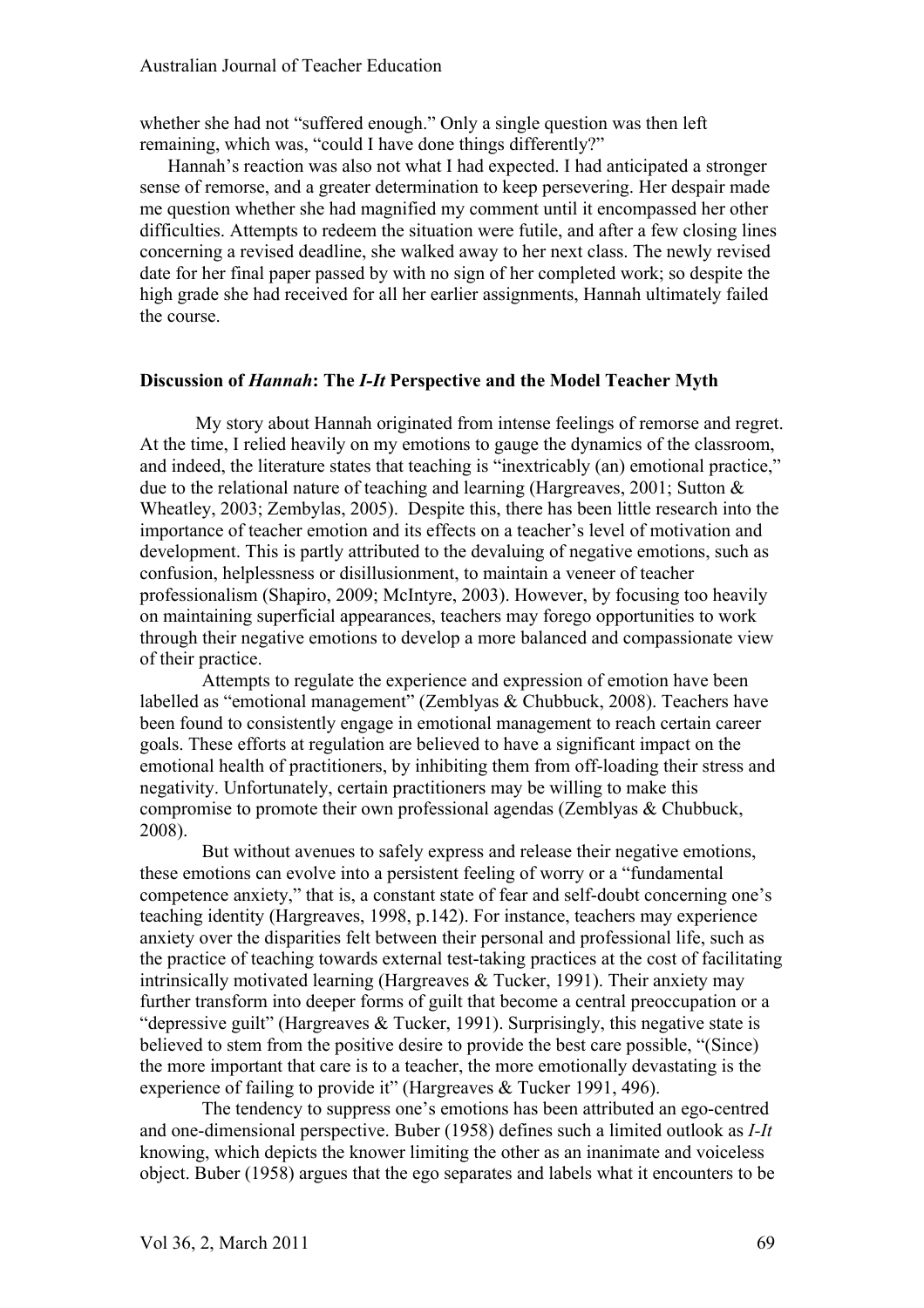distinctive. He states that desires to set oneself apart from others can distort our perceptions and limit our view of the other, as knowledge is used to assert one's own superiority and generate endless cycles of competitiveness. *I-It* knowing is heightened during moments of insecurity and anxiety, or other such times when we are fixated on how our "performances" measure up to external standards of success (Hartman  $\&$ Zimberoff, 2003). *I-It* knowing further constricts our perceptions of ourselves, by reducing our emotional identity to a static and "monolithic landscape" (Shapiro, 2009, p. 35). As such, the *I-It* perspective is more prevalent in the early stages of our career, when our need for validation is greater.

These same teachers, who complain of the increasing expectations placed on them by the broader community, may moreover perpetrate such injustices onto themselves by trying to live up to these standards (Shapiro, 2009). Their attempts to perform to unreachable standards can be detrimental to long-term practice, by making them too exhausted to reflect on their teaching. Such teachers may additionally feel dehumanised, as rather than having their own personhood valued, they conform to external standards that lack creative and dynamic energy (Beattie, 2000, p. 9). The superficial drive to reach *I-It* benchmarks of success can consequently lead to teacher stress and burnout.

Fortunately, voicing my core questions narratively has helped me to recognise these *I-It* fears of incompetency driving my practice, as well as my egocentred compulsion to be a "successful" teacher. This burden of having to maintain a flawless appearance of competence has been appropriately labelled as the "model teacher myth" (Shapiro, 2009, p.618). This myth is believed to be perpetuated by the authoritative nature of the teaching position, in which teachers are attributed with the burdensome expectation of being superhuman knowledge bearers. Shapiro (2009, p.618) shares his own experience of striving for these often inhumane standards of perfection, stating, ". . . my colleagues and I had chosen to relate to one another as 'educator' rather than human beings. We were allowing an ideal of what teachers should be. . . to dominate our interactions." He warns how such teachers have dehumanised themselves by putting up a false *I-It* facade of perfection.

# **The Alternative:** *I-You* **knowing and Teacher Self-Efficacy**

Being able to recognise the ego-centred *I-It* outlook driving my practice eventually brought me back to my core teaching philosophies. Such phenomenological explorations into teaching involve questions such as, "What does it mean to be a teacher? What is teaching?" (Van Manen, 1997, p. 41). The current article correspondingly outlines how investigating these core questions can make our experiences richer, by allowing us to be both "profoundly in" and in "direct contact" with the forces that drive us (Van Manen, 1997, p. 5). The storying process likewise allowed me to recognize the core *I-It* beliefs that had inspired my negative interpretations.

This realisation has helped me to "soften" my perceptions to see the interrelatedness of Hannah's experiences and my own. For the purpose of this article, such a softening in perception will be defined through Buber's term *I-You* knowing (1958). *I-You* is believed to allow teachers to form a healthy sense of self, as unlike the *I-It* encounter, the *I-You* depicts the knowing process as being a living encounter between the *knower* and the *other*, such as one's own self, other individuals, or the broader world (Buber, 1958). It describes a more holistic view of knowing as a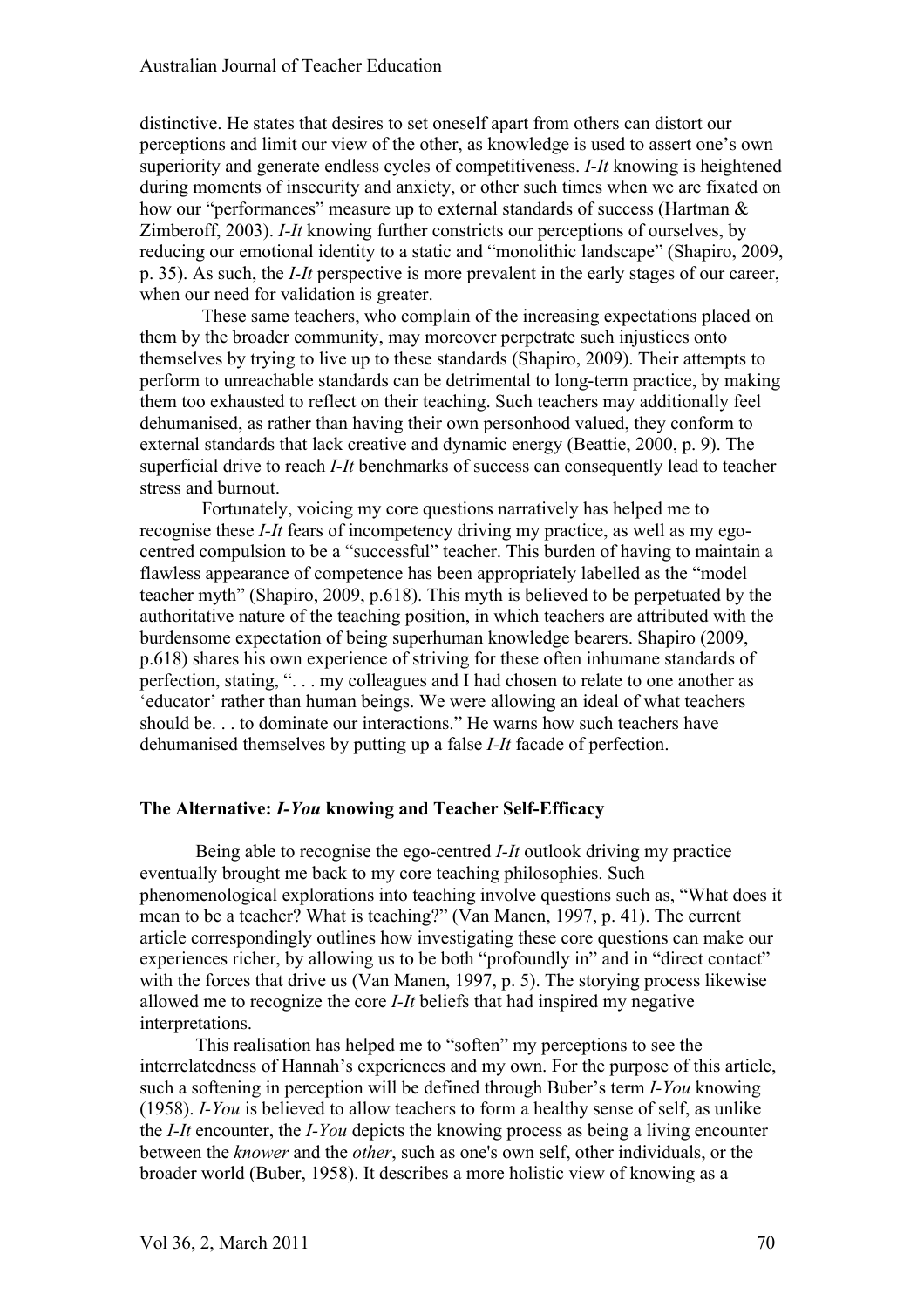relationship, in which the *knower* enters into a dialogue with the *other*, rather than perceiving it through his or her own preconceptions (Buber, 1958). For teachers, the *other* may refer to anything that lies outside their field of reference, such as their subject matter, their students or even themselves. *I-You* knowing subsequently lies at the heart of holistic teaching and learning practice, as it depicts the knowing encounter as a union between the *knower* and the *known* (Palmer, 1989). Through an *I-You* perspective, teachers can explore the contradictions within their practices to facilitate an overall richer understanding of the other (Palmer, 2003).

The way we interpret our core experiences is indeed important, as these beliefs can determine our choice of actions. In other words, teacher's level of selfefficacy or their belief in their own capacity accordingly influences the success of their practice (Ewing & Manuel, 2005). Bandura (1997) explains how personal efficacy develops in our early years of teaching through successful practice, as we watch others teach or receive encouragement from peers or supervisors. In my case, my self-efficacy was able to develop as I re-storied my encounters. This process helped me to see factors such as the physical and emotional difficulties, which may have led Hannah to drop out of my class. This newfound awareness also helped me to see possible parallels between Hannah's level of self-efficacy and her topic, in which she described how karma prevented lower caste Indians from creating a better future for themselves.

*Perhaps it was more than just a coincidence that she had chosen to investigate how a sense of 'karma', that is, the conviction of worthlessness restricted an individual's life? Maybe it was these same intuitive beliefs in inadequacy that became a self-fulfilling prophecy of failure for Hannah (Jan 2006).*

Such thoughts helped me to move beyond self-criticism to develop greater agency, empowerment and self-efficacy. Self-efficacy has been described as the "future directed human strength linked to action," as it defines a teacher's level of effort, goal setting, persistence, resilience, willingness to set new ideas and strategies (Benard, 2003). It is believed to determine how constructively teachers are able to respond to stress, and subsequently how positive and satisfied they feel about their actions (Benard, 2003). This positive interpretation of negative experiences, as well as the implementation of effective stress management strategies, increases a teacher's level of success and their commitment towards the teaching profession (Tait, 2008; Ewing and Manuel, 2005). Lastly, it is believed that a teacher's self-efficacy is formed in their early teaching years, and is therefore more difficult to change once established (Tait, 2008).

Finally, a teacher's level of self-efficacy can manifest in actions directed towards the fulfilment of their expectations (Yost, 2006). A teacher or student with a low sense of self-efficacy may therefore set nominal expectations for achievement, and may make minimal efforts to reach their goals, as they are already convinced of their inadequacy. When confronting difficulties, they may additionally choose to give up due to these same beliefs of incompetency (Ewing & Manuel, 2005). Research into the early stories may thereby reveal how teachers have interpreted their encounters to form their level of self-efficacy (Yost, 2006).

A teacher's level of self-efficacy can develop through the guidance of an experienced mentor, who can provide the support and validation needed (Ewing & Smith, 2003). Early career academics themselves express a strong need for dialogue with experienced mentors who can validate their isolated encounters by providing a broader context of teaching experience (McIntyre, 2003). By sharing their concerns with like-minded individuals, they believe that they can receive validation concerning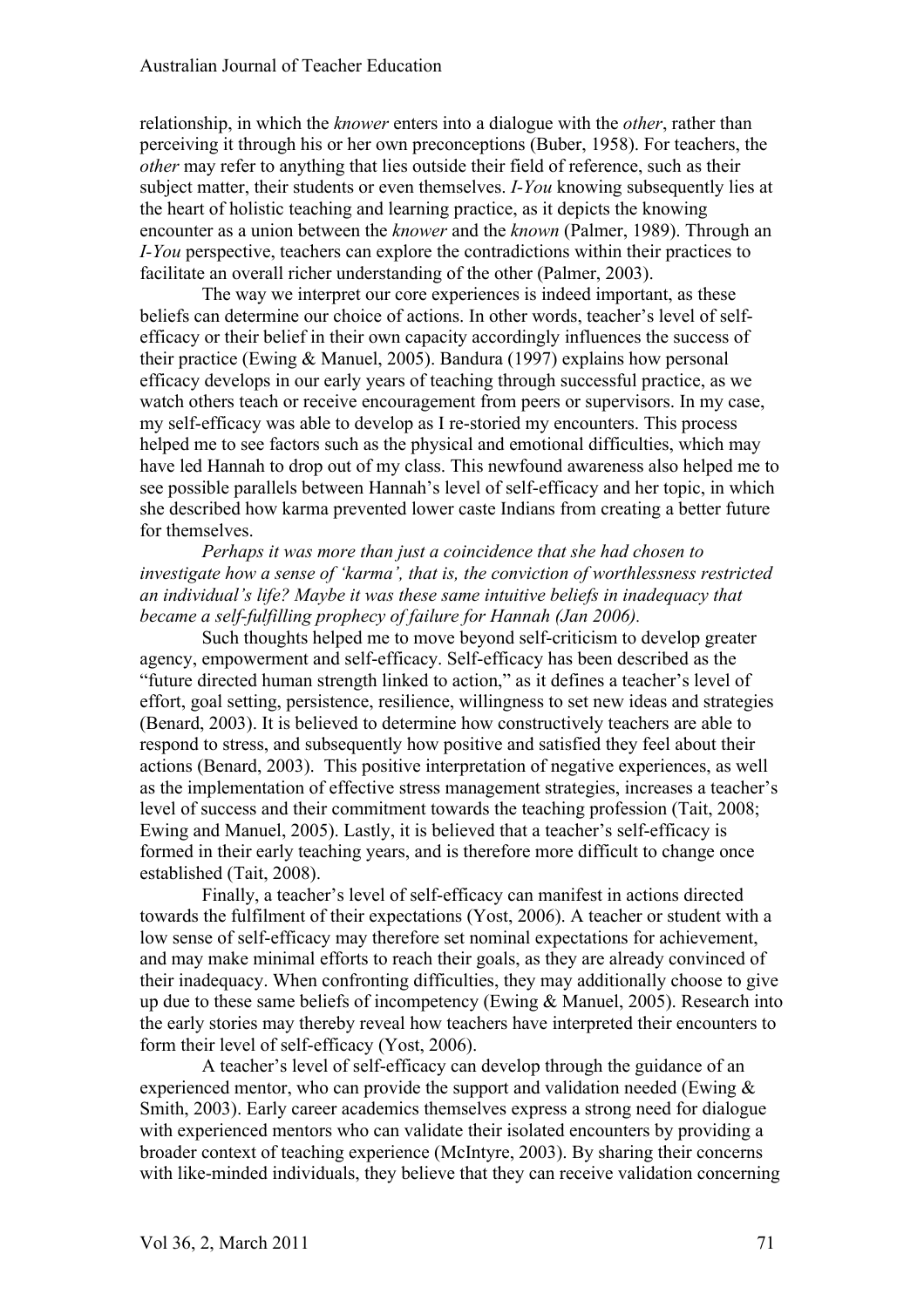their actions and decisions, as well as acquire insight into the different ways of responding to diverse teaching situations (McIntyre, 2003). Finally, connecting with seasoned professionals also plays a valuable role in affirming the membership of early career teachers within the broader teaching community (Bobeck, 2002). Hence, it has been hoped that early career practitioners can develop greater resiliency through guidance from those who can value and understand the teacher's unique role (Bobeck, 2002).

As mentioned previously, mentors are not always available due to the shortage of staff and the constraints of a hectic work schedule (Bobeck, 2002). And without the interventions of a mentor, the mistaken conceptions formed early in one's career may persist to inhibit future practice. The ability to re-story one's own early career encounters is thus an invaluable tool, as it enables teachers to "mentor" their own selves through the moments that caused them the greatest angst. Teachers may be able to revisit these negative encounters with greater compassion and maturity, to reconstruct a more positive teaching identity.

### **Narratives: An Expression of Teacher Knowing**

Exploring a teacher's emotional landscape is a difficult process, as it involves puzzling out the contradictions deeply embedded within their identities. Similar thoughts are expressed by Mitton-Kukner, Nelson and Desrochers (2009), who describe how teachers may research their experiences, only to find that their identities as teachers and human beings lie at the heart of their inquiry. This may cause both discomfort and alarm, as they are confronted by the inconsistencies between their beliefs and practices. They may consequently be forced to forego the comforts of an overly simplistic *I-It* stance, as they make the hard efforts to realign their actions with their core teaching philosophies.

*At the same time, it almost seemed that I had taken refuge under this negative telling of failure, as it meant that I was let "off the hook" from the need to be a better teacher (Oct 2006).*

I was also content to relive my mistakes until I found the courage, energy and the time to revisit my encounters through narratives. I felt safer recounting these moments indirectly through symbols, as the latter provided a form for my fleeting sensations. Symbols have accordingly been used to look beyond the literal and concrete to glimpse the tacit dynamics in the classroom, since they lack the constraints of physical form (Clandinin & Connelley, 2002). As a symbolic medium, narratives have been used to convey life's complexities in simple but powerful terms (Bochner & Ellis, 2002). They incorporate an intuitive, creative and active process of knowledge construction that helps teachers make sense of their complex experiences (Palmer, 1983). Teachers naturally incorporate narratives to depict the complex and emotion-laden encounters that occur daily in the classroom. They may use storytelling to construct and express the complexity and intricacy of their practical knowing. Storytelling has thus been regarded as a primary mode of creating and conveying a teacher's knowledge base (Clandinin & Connelley, 2002).

Since *I-You* knowing embodies the complexity of the knowing encounter; it is expressed and cultivated through narratives. Stories facilitate tacit, holistic and symbolic understanding, or *I-You* forms of knowing (Buber, 1958). The current article highlights how *I-You* knowing can be enhanced by storying and re-storying our critical encounters, especially those formed during our *I-It* moments, to help us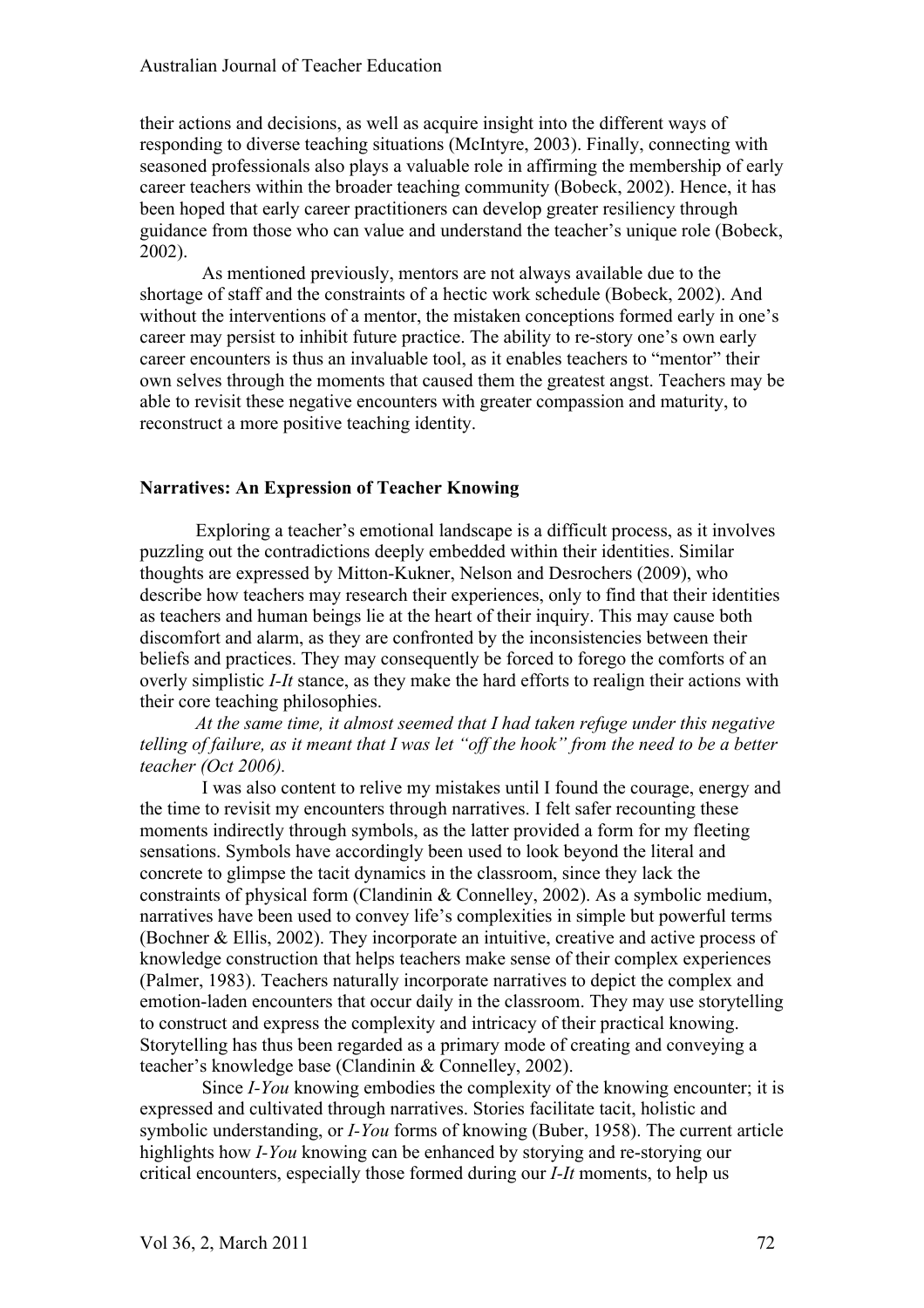develop more empathetic and balanced views of our practices. That is, stories position isolated moments within a narrative sequence of events, so that individuals can see the contradictions and paradoxes of their experiences (Marcic, 2000). This enables individuals to both avoid overly simplistic *I-It* interpretations of their encounters, as well as to revise any existing superficial understandings.

Narrative inquiry is consequently regarded as a holistic *I -You* approach to teacher research, as it encompasses both the "particularities of personal and situational contexts" and relays the idiosyncratic nature of the teaching experience. It also sheds light on the "humanness" of teacher research, in which personal insights are used to inform broader structures of design (Beattie, 2000, p. 3). My narrative of Hannah similarly helped me to recognise the paradoxically positive dimension underlying what was previously a key low point in my teaching career. Acknowledging the intrinsic presence of paradox in daily classroom interactions can hence help practitioners become receptive to the hidden positivity within their encounters.

# **Re-storying for Being and Becoming**

Through the validation I received from uncovering my own "voice" as the mature story-teller, I have come to let go of these unrelenting and frustrating *I-It* efforts to strive towards perfection. Re-storying my encounters has ultimately helped me to draw and respect the boundaries that acknowledge my "humanness" as a teacher, so that I no longer need to attain self-worth through measurable outcomes. This softening in perception is crucial, as teachers may frequently experience pitfalls when navigating the complex teaching and learning terrain. They must maintain an empathetic gaze on the conflicting demands that surround them, to learn from even their most negative encounters. As in Sara's case, navigating her complex emotions frees her from being overly critical and self-absorbed, so that she can become more "present" to her students' needs (Zemblyas & Chubbuck, 2008).

Finally, it is believed that our capacity for understanding can flourish through such honest efforts for knowing (Van Manen, 1997). Acts of "reflective reliving" allow us to uncover the mysteries inherent in our experiences, or the feelings that often emerge as a vague but persistent sense of dissonance (Van Manen, 1997, p. 30). My own experience of writing about *Hannah* enabled me to explore the themes buried underneath a previously superficial telling, which had produced and replayed a certain one-sided script of guilt and regret, rather than adding to my growth as a teacher (Polkinghorne, 1988).

Unfortunately, this practice of re-storying our negative encounters in a positive light is regarded more as an option rather than a necessity. This is despite the fact that the process of retelling and reliving destructive points of view can lead to a downward spiral of negativity rather than growth, as an *I-It* outlook generates *I-It* forms of knowing that further "fester(s) in the dark" (Miller & Stroh, 1994, p. 73). My own superficial understanding of *Hannah* had likewise continued to fester until I had come to associate myself with a narrative of failure. This association led me to focus on the incidents that re-affirmed rather than opposed my beliefs of incompetency. In the guise of writing a story about my student, I could therefore replace this selfdeprecating narrative with one based on self-awareness and grace. Re-storying can similarly help teachers avoid reliving negative encounters, so that they can reconstruct the experiences moulding their identity (Pinnegar et al, 2005).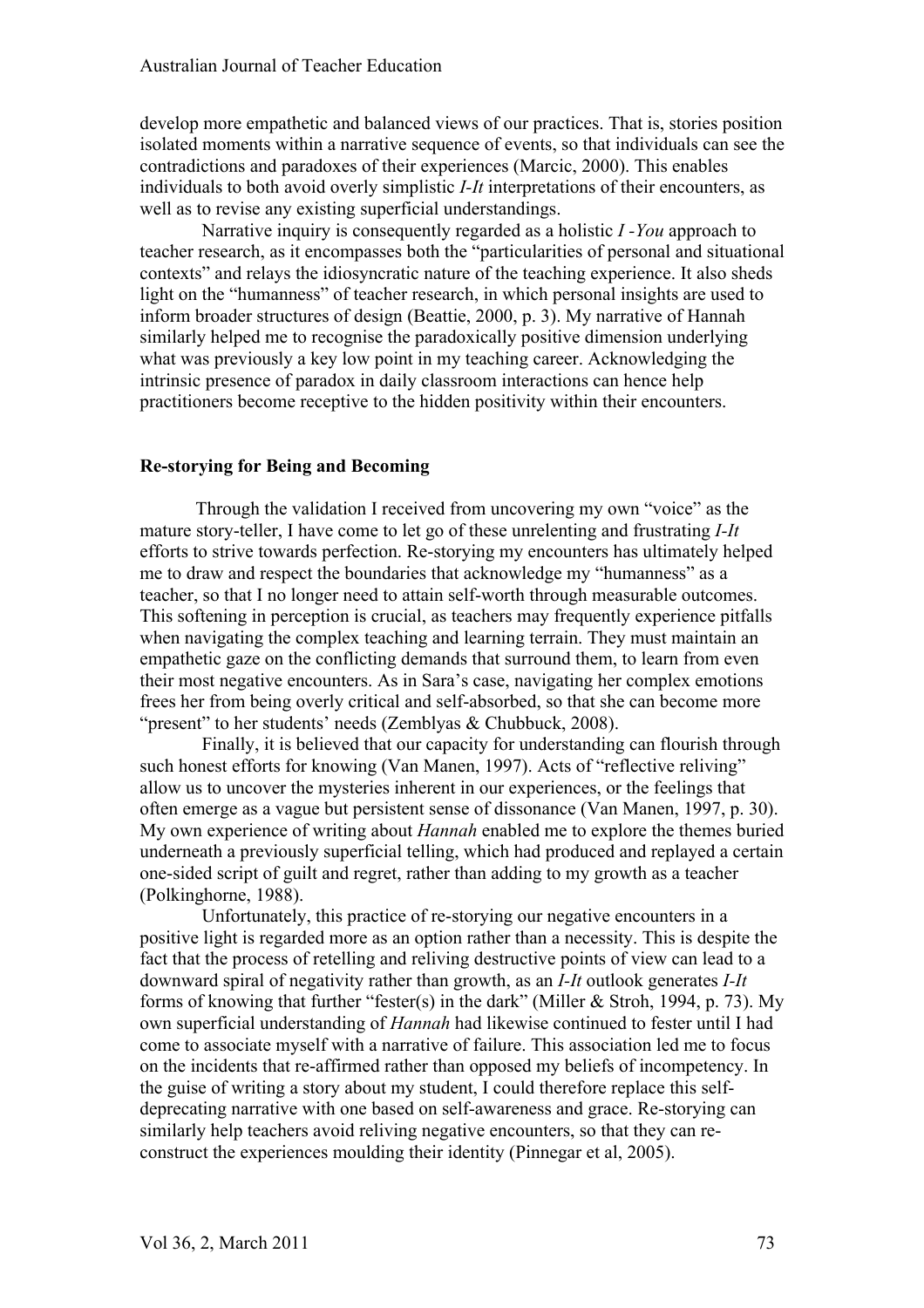Re-storying has appropriately been regarded as a form of "identity work," as it enables individuals to alter their perceptions and sense of being (Mitton-Kukner et al., 2009, p. 1168). Mitton-Kukner et al. (2009) provide one such example of a teacher who is able to question the stereotypical assumptions she had made of one Aboriginal student's learning style, by paying closer attention to how this student interacted with his peers. By exploring this inconsistency between her desires for openness and her actual stereotypical mind-set, she is able to modify her thoughts and actions and renegotiate her identity as a self-reflective and critical practitioner. Teachers can likewise make connections between their current practice and how they hope to teach, by making these differences more visible through narrative writing (Beattie, 2000, p. 6). This notion is expressed in the lines of my final narrative:

*A couple of years have passed since Hannah was my student. During this time I have pondered about how I might have added further pressure to her attempts to salvage her personal and family life with my need to have had "left no man behind." Altogether, these retellings have added another stroke to the image drawn about myself, the knower or teller who perceives, to reveal the colourful emotions driving this particular telling (Sept 2006).* 

Through re-storying my encounters with Hannah, new layers of my own personhood have finally emerged, allowing me to align myself to the teacher I hoped to become. The focus has shifted from Hannah's failure to complete the course, to my own failure to "teach" Hannah. Finally, it has evolved into a story that illustrates how letting go of narrow and ego-centred frameworks can lead to greater possibilities for growth.

### **Paradox, Holism and Teacher Growth**

Acknowledging the mysterious and paradoxical complexities of life encourages growth, as it frees individuals from a comfortable but limiting onedimensional *I-It* perspective (Merton, 1965). Miller and Stroh (1994) similarly propose that the awareness of conflict over dualities gradually submerges with familiarity until it is finally forgotten. They cite an example of learning to ride a bicycle, as the nervous teetering of a learner transforms into the beauty of momentum when an awareness of the two sides disappears (Miller & Stroh, 1994). Such an emerging awareness of paradox is a major component of my story, as writing helped me to avoid projecting one-sided views onto my experiences. During these times initial awkwardness of managing two extremes would miraculously disappear to reveal a hidden layer I had previously been oblivious to (Marcic, 2000). I could consequently revise my tellings so that they accounted for the ambiguities of human experience.

The re-storied version of *Hannah* is accordingly a more richly layered account, as it attempts to acknowledge my vulnerability as a teacher rather than perpetuate the "model teacher" myth. This final account recognises the often confusing realities of a teacher's experience; it additionally redefines my moments of weakness as dynamic opportunities for growth (Shapiro, 2009, p. 618). Lastly, it has replaced the exhausting dichotomy of being the "infallible teacher and fallible human," with open and honest conversations about the difficulties of being in a relational profession (Shapiro, 2009, p. 619).

Such efforts to persevere with trust, whole-heartedness and curiosity can lead to possibilities for holism that not only unifies opposites, but also fulfills our human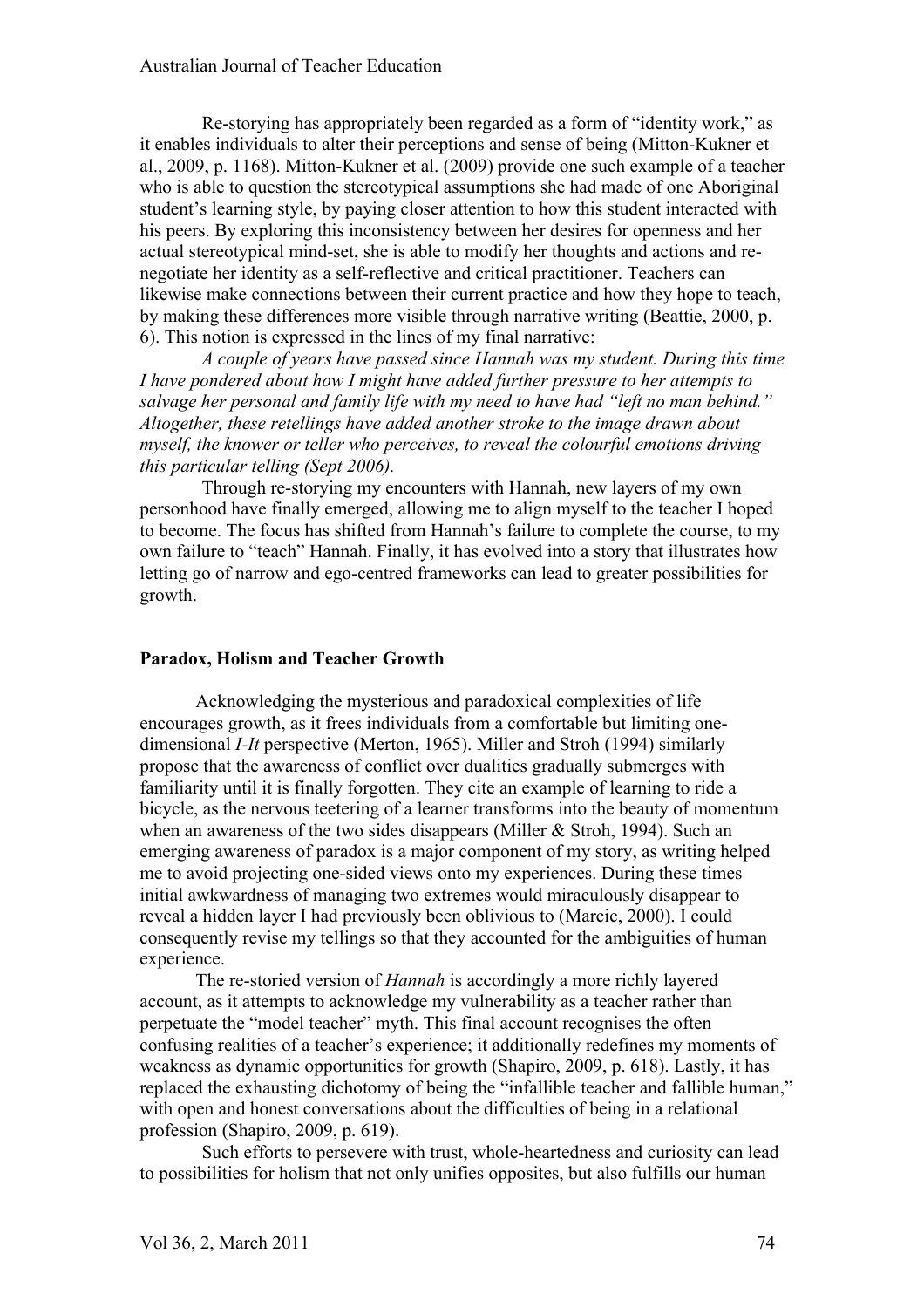capacity for imagination, understanding and morality in the classroom (Palmer, 2003). These notions are visible in the Greek definition of the word healing, "therapia," which depicts empathy as the restoration of something fragmented (Palmer, 1983). This definition implies that teachers can become whole by reconnecting to their own selves and to others. The wholeness of reconnecting with paradoxical and hidden "truths" of my practice helped me to break free from reproducing past "failures" to start rewriting more growth evoking narratives (Polkinghorne, 1988). Beattie (2000, p. 4) confirms how re-storying our lives can lead to such genuine changes in behavior and being, as we create our present and futures through a more empowered understanding of the past, stating, "When it is understood that. . . taken for granted stories can be re-scripted, there is a potential for change and transformation. . ." Beattie (2000) asserts that this hope and means of change can help to sustain teacher professionalism.

Fortunately, this personal story of empowerment does not stop at individual teacher research. My own experience of sharing my story of Hannah with others has taught me how one teacher's narrative can help other practitioners form connections, by making their practical experience more tangible (Elbaz- Luwisch, 2002). In other words, authenticity can trigger similar expressions of authenticity in others (Bochner & Ellis, 2002). Teachers can accordingly create reflective "pauses" in their readers, as the messages they tell may resonate so powerfully that the reader can momentarily place themselves in the teller's position (Palmer, 1989). This allows one practitioner's story of learning to reach out and evoke equally powerful transformations in the lives of others.

Teachers already tell and re-tell their stories of idiosyncratic knowledge on a daily basis, to negotiate personal meaning and to handle the multiple demands from external commitments from administrators, parents and the public (Elbaz- Luwisch, 2002). Finding solidarity through receiving validation by another's story may help guide them through all these demands, giving them a greater sense of empowerment, regardless of the complexities involved. Teacher stories can also act as case studies to inform wider teacher practice and generate further theoretical discussion about the teaching and learning practice. They can additionally connect to practitioners on a personal level, reminding them of the enthusiasm that first drew them to the profession (Noddings, 2006).

In the light of these benefits, teachers must continue trusting in their intuitions and pursue paradox as a powerful learning tool, to construct and reconstruct positive and creative practices (Elbaz-Luwisch, 2010, p. 34). The definition of teacher emotion must accordingly be extended beyond an individual practitioner's personal disposition or sense of virtue, so that it can be explored as a valuable source of teacher knowledge (Hargreaves, 2001). Moreover, additional efforts must be made to disperse fears that telling one practitioner's story is too bothersome, too difficult or too narcissistic to undertake. Arguments that stories are too fallible or subjective must also be viewed together with the positive transformations evocative stories can initiate in teacher practice (Bocher & Ellis, 2002). Finally, there need to be greater opportunities to read, tell and retell stories about localized situations, so that individual teachers can develop the resiliency needed navigate their profession as life-long learners (Bobeck, 2002).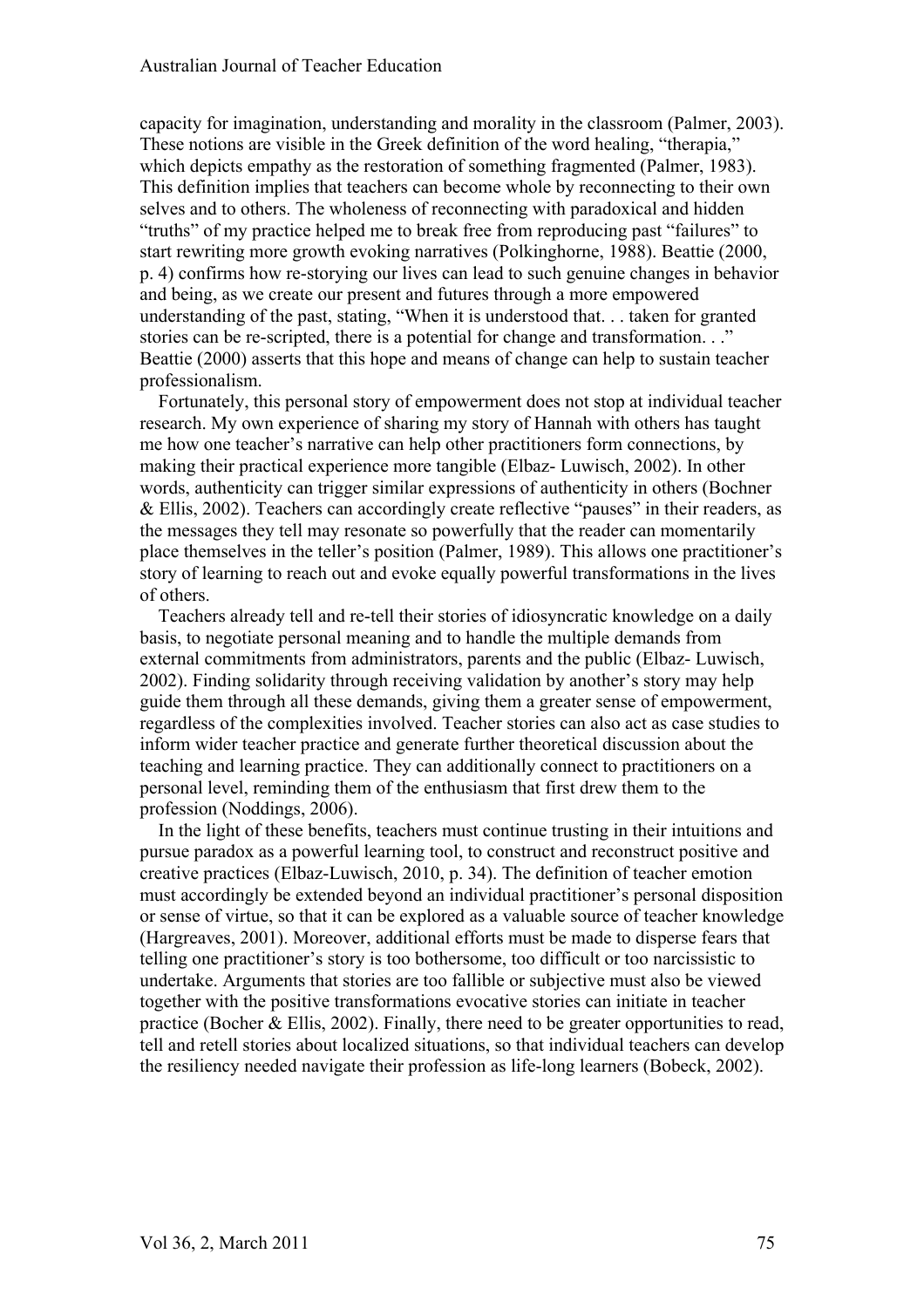#### **References**

- Australian Bureau of Statistics (2007). *Schools Australia* 2006. Cat. No. 4221.0. Canberra: ABS.
- Bandura, A. (1997). *Self-efficacy: the exercise of control.* New York: W.H. Freeman & Company.
- Beattie, M. (2000). Narratives of Professional Learning: Becoming a Teacher and Learning to Teach. *Journal of Educational Enquiry*, 1(2), 1-23, Retrieved on 7 April 2010, from, http://www.literacy.unisa.edu.au/jee/Papers/JEEPaper6.pdf.
- Beattie, M. (2009). *The Quest for Meaning: Narratives for Teaching, Learning and the Arts.* Rotterdam: Sense Publishers.
- Benard, B. (2003). Turnaround Teachers and Schools. In B. Williams (Ed.), *Closing the Achievement Gap: Vision for Changing Beliefs and Practices.* Alexandia VA: Associations for Supervison and Curriculum Development.
- Bobeck, B. (2002). Teacher Resiliency: A Key to Career Longetivity. *The Clearing House*, 75(4), 202-205.
- Bochner, A.P., & Ellis, C. (2002). *Ethnographically Speaking: Autoethnography, Literature, and Aesthetics.* New York: Altamira Press.
- Boser, U. (2000). A picture of the teacher pipeline: Baccalaureate and beyond. Quality counts 2000: Who should teach?, *Education Week,* http://www.edweek.org/qc2000/templates.
- Buber, M. (1958). *I and Thou.* New York: Charles Scribners and Sons.
- Clandinin, D. Connelly, F. (2002). *Narrative Inquiry: Expression and story in Qualitative Research.* San Fransisco: Jossey- Bass Publishers.
- Elbaz- Luwisch, F. (2002). Writing as Inquiry: Storying the Teaching Self in Writing Workshops. *Curriculum Inquiry*, 32(4), 403(428).
- Ewing, R. & Manuel, J. (2005). Retaining quality early career teachers in the profession: new teacher narratives. *Change: Transformations in Education*. 8:1, July, pp. 1-16.
- Ewing, R. & Smith, D. (2003). Retaining beginning teachers in the profession. *English Teaching Practice and Critique*. 2(1). 15-32.
- Golombek, P. & Johnson, K. (2004). Narrative inquiry as a mediational space: examining emotional and cognitive dissonance in second-language teachers' development. *Teachers and Teaching*: *Theory and Practice,* 10(3), 307-327.
- Hargreaves, A. (1998). The emotional practice of teaching. *Teaching and Teacher Education*, 14(8), 835-854.
- Hargreaves, A. & Tucker, E. (1991). Teaching and guilt: Exploring the feelings of teaching. *Teaching and Teacher Education*, 7(5/6), 491-505.
- Hargreaves, A. (2001). The emotional geographies of teaching. *Teacher's College Record,* 103(6), 1056-1080.
- Hartman, D. & Zimberhoff, D. (2003). Deintegrate, disintegrate, unintegrate: A Buddhist perspective in heart-centered therapies. *Journal of Heart-Centered Therapies*,  $6(2)$ , 27-61. Retrieved  $20<sup>th</sup>$  April, 2005. From The Expanded Academic Index database.
- Marcic, D (2000). God, Faith, and Management Education*. Journal of Management Education*, 24(5), 628-650. Retrieved 14th Oct, 2005, from Expanded Academic Index database.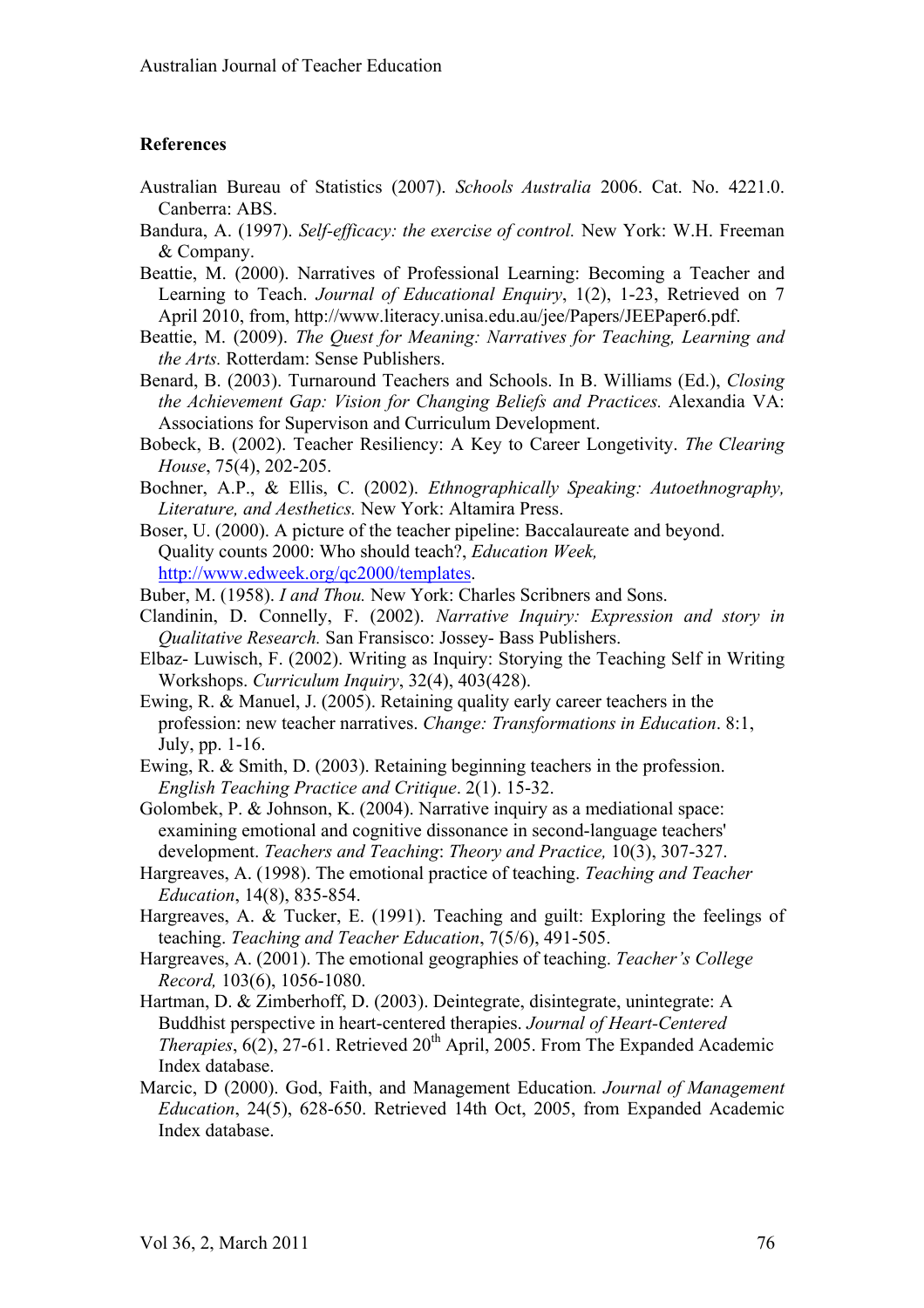- McIntyre, F. (2003). *Transition to teaching: New teachers of 2001 and 2002. Report of their first two years of teaching in Ontario*. Toronto, ON: Ontario College of Teacher.
- Merton, T. (1965). *The way of Chuang Tzu*. New York: New Directions.
- Miller, W. & Stroh, P. (1994). Learning to thrive on paradox. *Training and Development,* 48(9), 28-39. Retrieved 14th Oct, 2005, from Expanded Academic Index database.
- Mitton- Kukner, J. Nelson, C & Desrochers, C. (2009). Narrative inquiry in service learning contexts: Possibilities for learning about diversity in teacher education, *Teacher and Teacher Education,* 26(10), 1162-1169.
- Musselin, C. (2004). Towards a European Academic Labour Market? Some Lessons Drawn from Empirical Studies on Academic Mobility. *Higher Education*, 48:55- 78.
- Noddings, N. (1996). Stories and affect in teacher education. *Cambridge Journal of Education,* 26(3), 435-447.
- O'Loughlin, M. (1990, October) *Self-Reflexive Pedagogy: A Narrative Inquiry.* Paper presented at the Annual Conference on Curriculum Theory and Classroom Practice, Dayton, OH.
- Palmer, P. (1989). The Way to Know and the Way we Live. *Noetic Sciences Review*, 10(4), 16-25.
- Palmer, P. (2003). Teaching with heart and soul: Reflections on spirituality in teacher education. *Journal of Teacher Education,* 54(5), 376-386.
- Pinnegar, S. Dulude, C. Bigham, S. & Dulude, C. (2005). Teaching as Highlighted by Mothering: A Narrative Inquiry. *Studying Teacher Education: A Journal of Selfstudy of Teacher Education Practices,* 1(1), 55 – 67.
	- Polkinghorne, D. (1988). *Narrative Knowing and the Human Sciences.* Albany: State University of New York Press.
	- Ramsey, G. (2000). *Quality matters. Revitalising teaching: Critical times, critical choices.* Sydney: New South Wales Department of Education and Training.
	- Ross, J. A. (1994). The impact of an inservice to promote cooperative learning on the stability of teacher efficacy. *Teaching and Teacher Education*, 10(4). 381-394.
	- Schlichte, J. Yssel, N. & Merbler, J. (2005). Pathways to burnout: case studies in teacher isolation and alienation. *Preventing School Failure*, 50(1), 35-39.
	- Shapiro, S. (2009). Revisiting the teachers' lounge: Reflections on emotional experience and teacher identity. *Teaching and Teacher Education*, 26 (2), 616-621.
	- Sutton, R. & Wheatley, K. (2003). Teachers emotions and teaching: A review of the literature and directions for future research. *Educational Psychology Review*, 15, 327-358.
	- Tait, M. (2008). Resilience as a contributor to novice teacher success, commitment and retention. *Teacher Education Quarterly*, 35(4), 57-75.
	- Van Manen. M. (1997). *Researching Lived Experience: Human Science for an Action Sensitive Pedagogy.* Ontario: The Althouse Press.
	- Zemblyas, M. (2003). Interrogating "teacher identity": Emotion, resistence, and selfformation. *Educational Theory*, 53(1). 107-127.
	- Zemblyas, M. (2005). Beyond teacher cognition and teacher beliefs: The value of the ethnography of emotions in teaching. *International Journal of Qualitative Studies in Education,* 18(4), 465-487.
	- Zemblyas, S. & Chubbuck, M. (2008). The Emotional Ambivalence of Socially Just Teaching: A Case Study of a Novice Urban School Teacher. *American Educational Research Journal*, 45(2), 274-318.